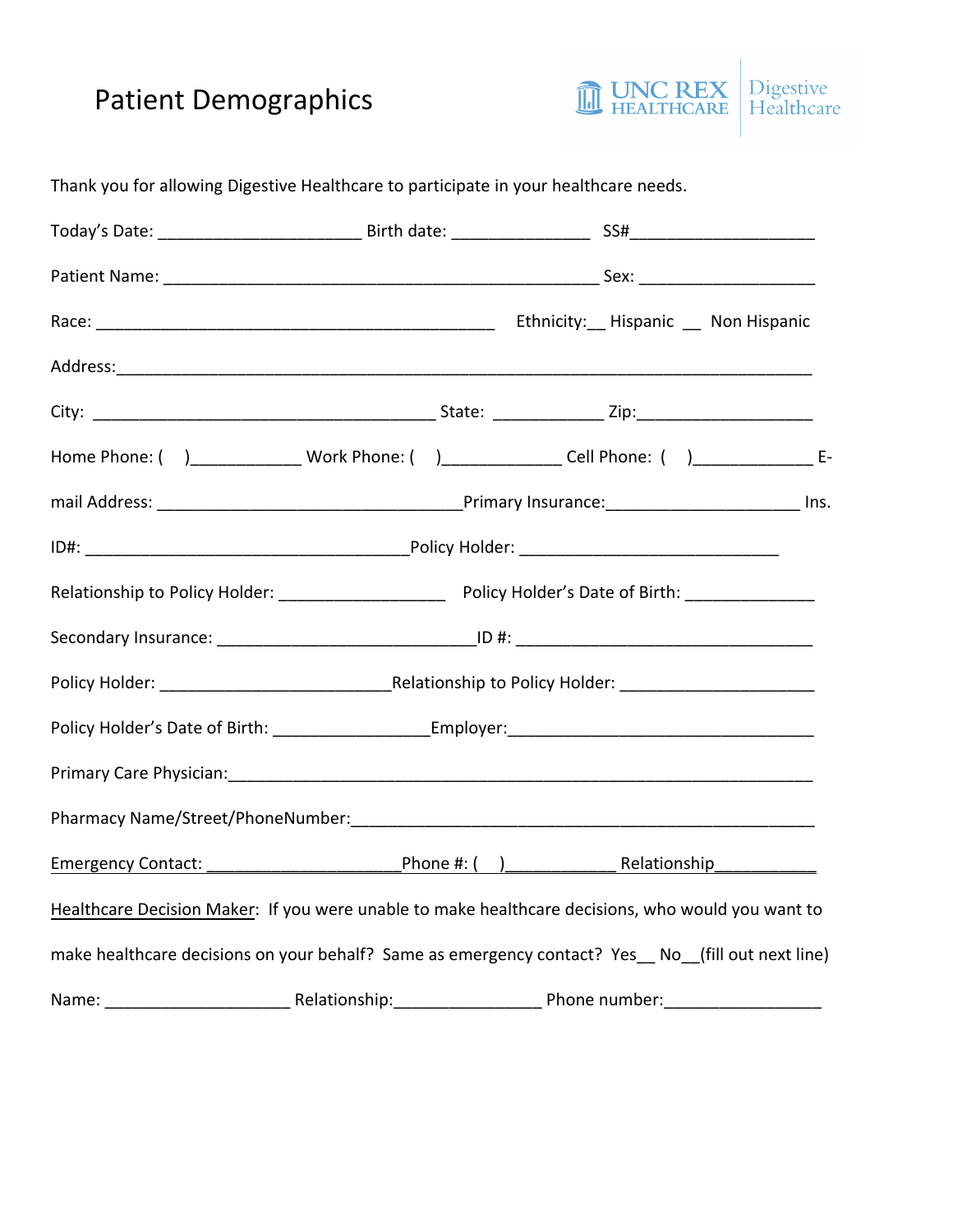# Release of Medical Information



Patient's Name: \_\_\_\_\_\_\_\_\_\_\_\_\_\_\_\_\_\_\_\_ Date of Birth:\_\_\_\_\_\_\_\_\_\_\_\_\_\_\_\_

We must call or mail a letter on occasion to discuss confidential protected health information. Below is a list of potential ways for us to communicate this information. Please indicate how you would like us to get this information to you:

It's okay to:

- Call Home phone number Leave a message: yes \_\_\_ no
- \_\_\_\_\_\_ Call Mobile/Cell number- Leave a message: \_\_\_ yes \_\_\_no
- \_\_\_\_\_\_ Call Work phone number- Leave a message: \_\_\_ yes \_\_\_no
- call only this number: Leave a message: yes and
- Do not contact me by phone.

I give permission to the individual(s) listed below to receive protected health information:

- \_\_\_\_\_\_ Give information to employer
- **\_\_\_\_\_\_** Give information to school
- \_\_\_\_\_\_ Spouse (provide name) \_\_\_\_\_\_\_\_\_\_\_\_\_\_\_\_\_\_\_\_\_\_\_\_
- \_\_\_\_\_\_ Parent (provide name) \_\_\_\_\_\_\_\_\_\_\_\_\_\_\_\_\_\_\_\_\_\_\_\_
- \_\_\_\_\_\_ Other (provide name) \_\_\_\_\_\_\_\_\_\_\_\_\_\_\_\_\_\_\_\_\_\_\_\_

This authorization can be revoked or modified by notifying us *IN WRITING* at any time.

Patient's Signature extending the Date of Date of the Signature of the Signature of the Signature of the Signa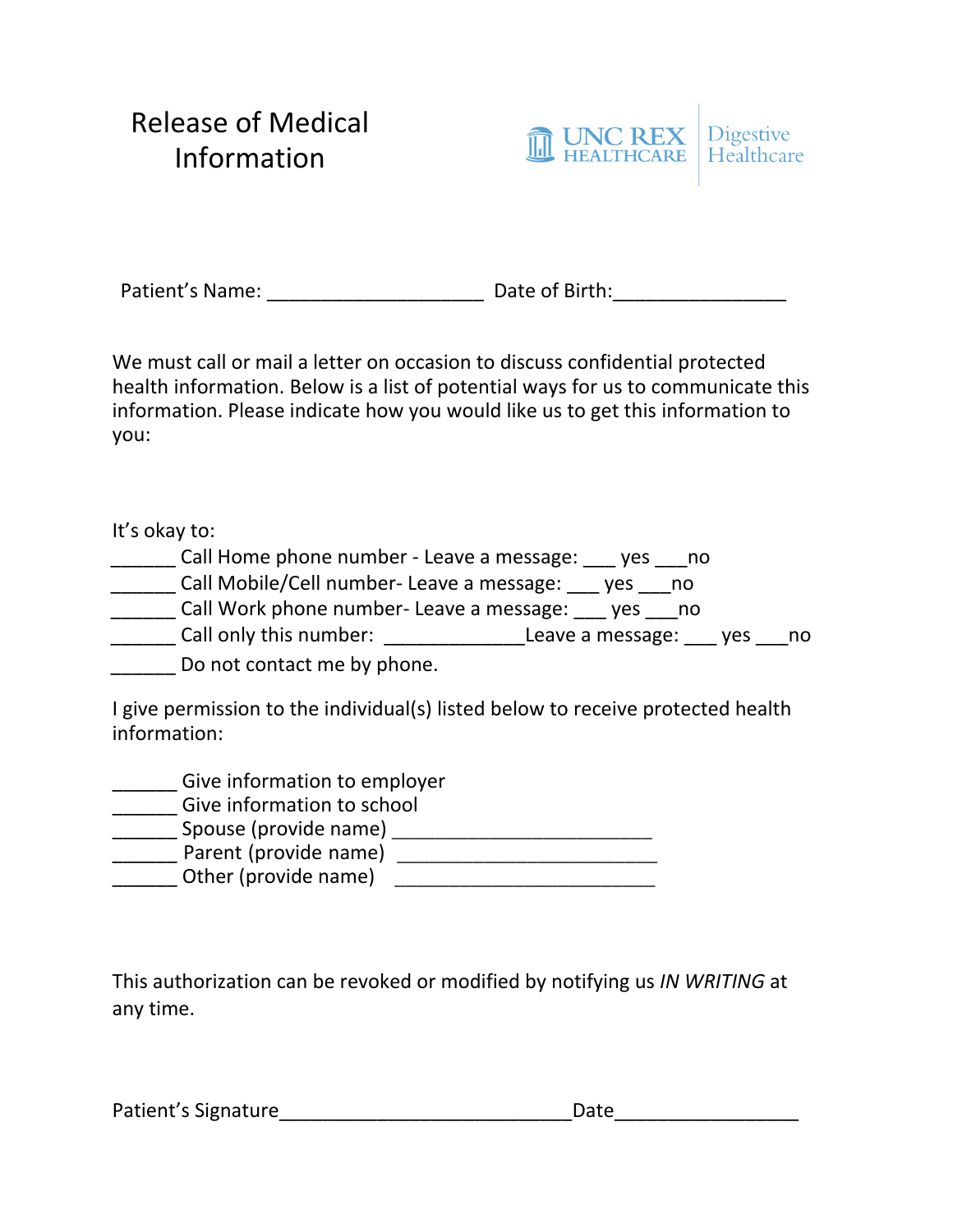

| Name:                                                                                                                                                              |                  |                       |                                | <u> 1980 - Jan James James James James James James James James James James James James James James James James J</u> |                               |                                 |                              |                           |  |                         | DOB: ____________________________Referring Provider: ___________________________ |  |
|--------------------------------------------------------------------------------------------------------------------------------------------------------------------|------------------|-----------------------|--------------------------------|----------------------------------------------------------------------------------------------------------------------|-------------------------------|---------------------------------|------------------------------|---------------------------|--|-------------------------|----------------------------------------------------------------------------------|--|
| Reason for Visit: ____                                                                                                                                             |                  |                       |                                |                                                                                                                      |                               |                                 |                              |                           |  |                         |                                                                                  |  |
| <b>Vitals</b>                                                                                                                                                      | Office use only: | Height_               |                                | Weight                                                                                                               |                               | Temp. Blood Pressure            |                              |                           |  | Pulse                   | Resp.                                                                            |  |
| Allergies/Contraindications<br>Latex allergy? Y/N<br>Please list any blood thinners you are currently taking: entitled and the matter of the state of the state of |                  |                       |                                |                                                                                                                      |                               |                                 |                              |                           |  |                         |                                                                                  |  |
| <b>Medical History</b>                                                                                                                                             |                  |                       |                                | Please circle if you have or have had any of the following:                                                          |                               |                                 |                              |                           |  |                         |                                                                                  |  |
| <b>Acute Pancreatitis</b>                                                                                                                                          |                  | Colon Cancer          |                                |                                                                                                                      | <b>Fatty Liver</b>            |                                 |                              | Kidney Disease/Stones     |  |                         |                                                                                  |  |
| Alcoholism                                                                                                                                                         |                  | Colon Polyps          |                                |                                                                                                                      | Fecal incontinence            |                                 |                              | Lactose intolerance       |  |                         |                                                                                  |  |
| Anemia                                                                                                                                                             |                  | <b>COPD</b>           |                                |                                                                                                                      | Gastroparesis                 |                                 |                              | Liver disease             |  |                         |                                                                                  |  |
| <b>Ascites</b>                                                                                                                                                     |                  | Constipation          |                                |                                                                                                                      | <b>GERD</b>                   |                                 |                              |                           |  | Pacemaker/Defibrillator |                                                                                  |  |
| Barrett's Esophagus                                                                                                                                                |                  |                       | <b>Coronary Artery Disease</b> |                                                                                                                      | GI Bleeding                   |                                 |                              | <b>Rectal Cancer</b>      |  |                         |                                                                                  |  |
| C. Difficile                                                                                                                                                       |                  | Crohn's Disease       |                                |                                                                                                                      | <b>Hepatic Encephalopathy</b> |                                 |                              | Sleep Apnea               |  |                         |                                                                                  |  |
| Cancer                                                                                                                                                             |                  | <b>Diverticulitis</b> |                                |                                                                                                                      | Hepatitis A/B/C               |                                 |                              |                           |  |                         | Small Intestinal Bacterial Overgrowth                                            |  |
| <b>Celiac Disease</b>                                                                                                                                              |                  |                       | Eosinophilic Esophagitis       |                                                                                                                      |                               | High Cholesterol/Hyperlipidemia |                              | Stroke/Seizures           |  |                         |                                                                                  |  |
| Cholelithiasis/Gallstones                                                                                                                                          |                  |                       | <b>Esophageal Cancer</b>       |                                                                                                                      | Hypertension                  |                                 |                              | <b>Ulcerative Colitis</b> |  |                         |                                                                                  |  |
| Cirrhosis                                                                                                                                                          |                  |                       | <b>Esophageal Varices</b>      |                                                                                                                      |                               | Irritable Bowel Syndrome        |                              | Other                     |  |                         |                                                                                  |  |
| <b>Surgical History</b>                                                                                                                                            |                  |                       |                                | Please circle if you have had any of the following surgeries or procedures:                                          |                               |                                 |                              |                           |  |                         |                                                                                  |  |
| Appendectomy                                                                                                                                                       |                  |                       |                                | <b>EGD/Upper Endoscopy</b>                                                                                           |                               |                                 | Hysterectomy                 |                           |  |                         |                                                                                  |  |
| Cardiac Surgery                                                                                                                                                    |                  |                       |                                | <b>EUS</b>                                                                                                           |                               |                                 | <b>Small Bowel Resection</b> |                           |  |                         |                                                                                  |  |
| Cholecystectomy/Gallbladder                                                                                                                                        |                  |                       |                                | Fundoplication                                                                                                       |                               |                                 | <b>Weight Loss Surgery</b>   |                           |  |                         |                                                                                  |  |
| Colonoscopy                                                                                                                                                        |                  |                       |                                | <b>Heart Stent</b>                                                                                                   |                               |                                 | Other:                       |                           |  |                         |                                                                                  |  |
| C-Section                                                                                                                                                          |                  |                       |                                | Hemorrhoidectomy                                                                                                     |                               |                                 |                              |                           |  |                         |                                                                                  |  |
| <b>Family History</b>                                                                                                                                              | o Adopted        |                       | o None                         | Please list who if anyone in your family has any of the following:                                                   |                               |                                 |                              |                           |  |                         |                                                                                  |  |
| Cancer __________________________                                                                                                                                  |                  |                       |                                |                                                                                                                      |                               |                                 |                              |                           |  |                         |                                                                                  |  |
| Celiac Disease Manual Manual Manual                                                                                                                                |                  |                       |                                | Esophageal Cancer_______________________________                                                                     |                               |                                 | Pancreatitis Pancreatitis    |                           |  |                         |                                                                                  |  |
| Gallstones_______________________                                                                                                                                  |                  |                       |                                | Family history of Colon Polyps                                                                                       |                               |                                 |                              |                           |  |                         |                                                                                  |  |
| Cirrhosis Cirrhosis Cirrhosis Cirrhosis Cirrhosis Cirrhosis Cirrhosis Cirrhosis Cirrhosis Cirrhosis Circle Cir                                                     |                  |                       |                                |                                                                                                                      |                               |                                 |                              |                           |  |                         |                                                                                  |  |
|                                                                                                                                                                    |                  |                       |                                | Colorectal Cancer______________________Liver Cancer_____________________________                                     |                               |                                 |                              |                           |  |                         |                                                                                  |  |
| Social History                                                                                                                                                     |                  |                       |                                | Please circle your response and indicate quantity:                                                                   |                               |                                 |                              |                           |  |                         |                                                                                  |  |
| Tobacco Use:                                                                                                                                                       | Never            |                       | Former                         | Active                                                                                                               |                               |                                 |                              |                           |  |                         |                                                                                  |  |
| Alcohol Use:                                                                                                                                                       | Never            |                       | Former                         | Active                                                                                                               |                               |                                 |                              |                           |  |                         |                                                                                  |  |
| Occupation: _______________                                                                                                                                        |                  |                       |                                |                                                                                                                      |                               |                                 |                              |                           |  |                         |                                                                                  |  |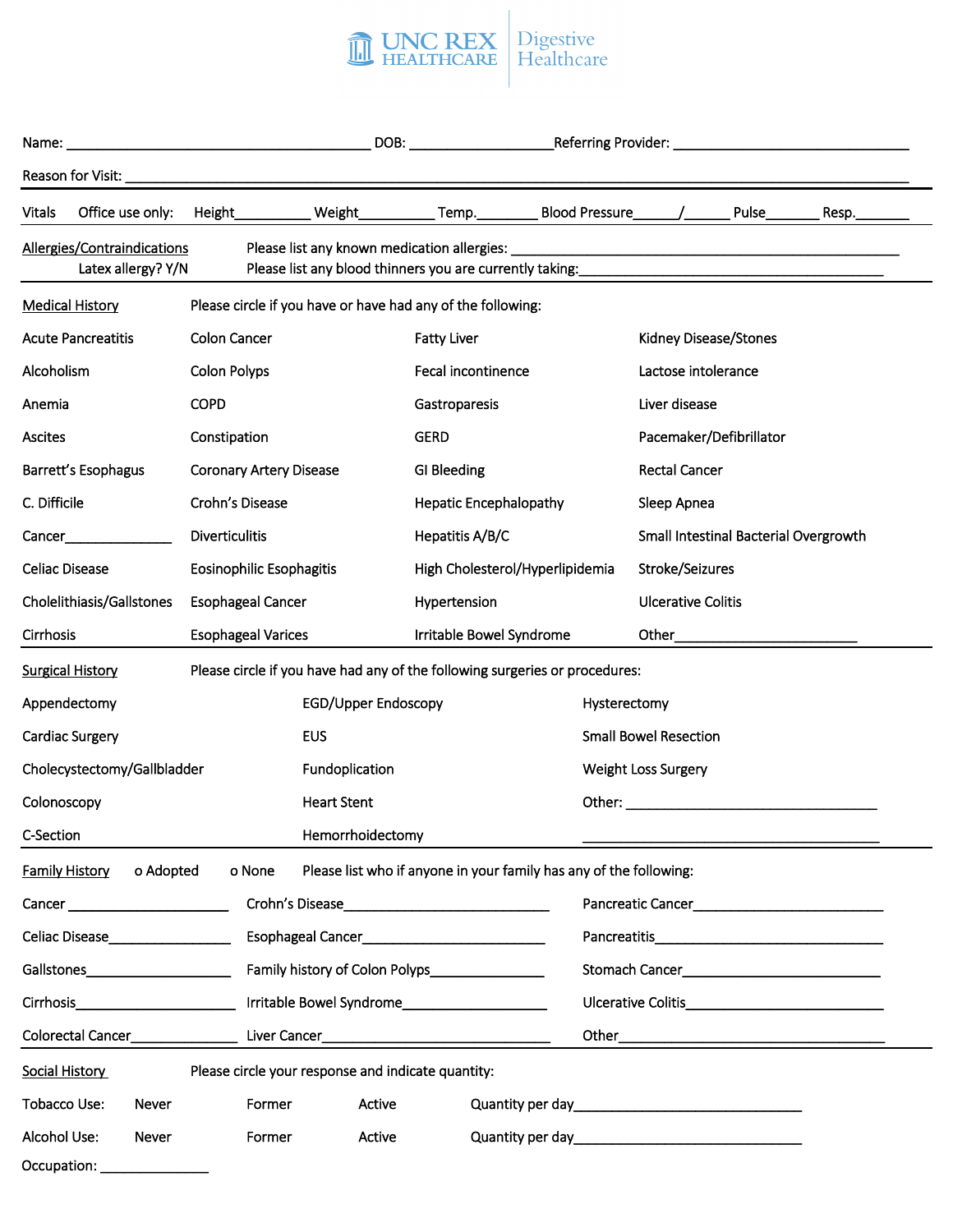

| <b>Patient Name:</b> |  |  |  |
|----------------------|--|--|--|
|                      |  |  |  |

Date of Birth: \_\_\_\_\_\_\_\_\_\_\_\_\_\_\_\_\_\_\_

# Medication and Supplement List

| Medication | Dosage | Frequency Reason for Taking |
|------------|--------|-----------------------------|
|            |        |                             |
|            |        |                             |
|            |        |                             |
|            |        |                             |
|            |        |                             |
|            |        |                             |
|            |        |                             |
|            |        |                             |
|            |        |                             |
|            |        |                             |
|            |        |                             |
|            |        |                             |
|            |        |                             |
|            |        |                             |
|            |        |                             |
|            |        |                             |
|            |        |                             |
|            |        |                             |
|            |        |                             |
|            |        |                             |
|            |        |                             |
|            |        |                             |
|            |        |                             |
|            |        |                             |
|            |        |                             |
|            |        |                             |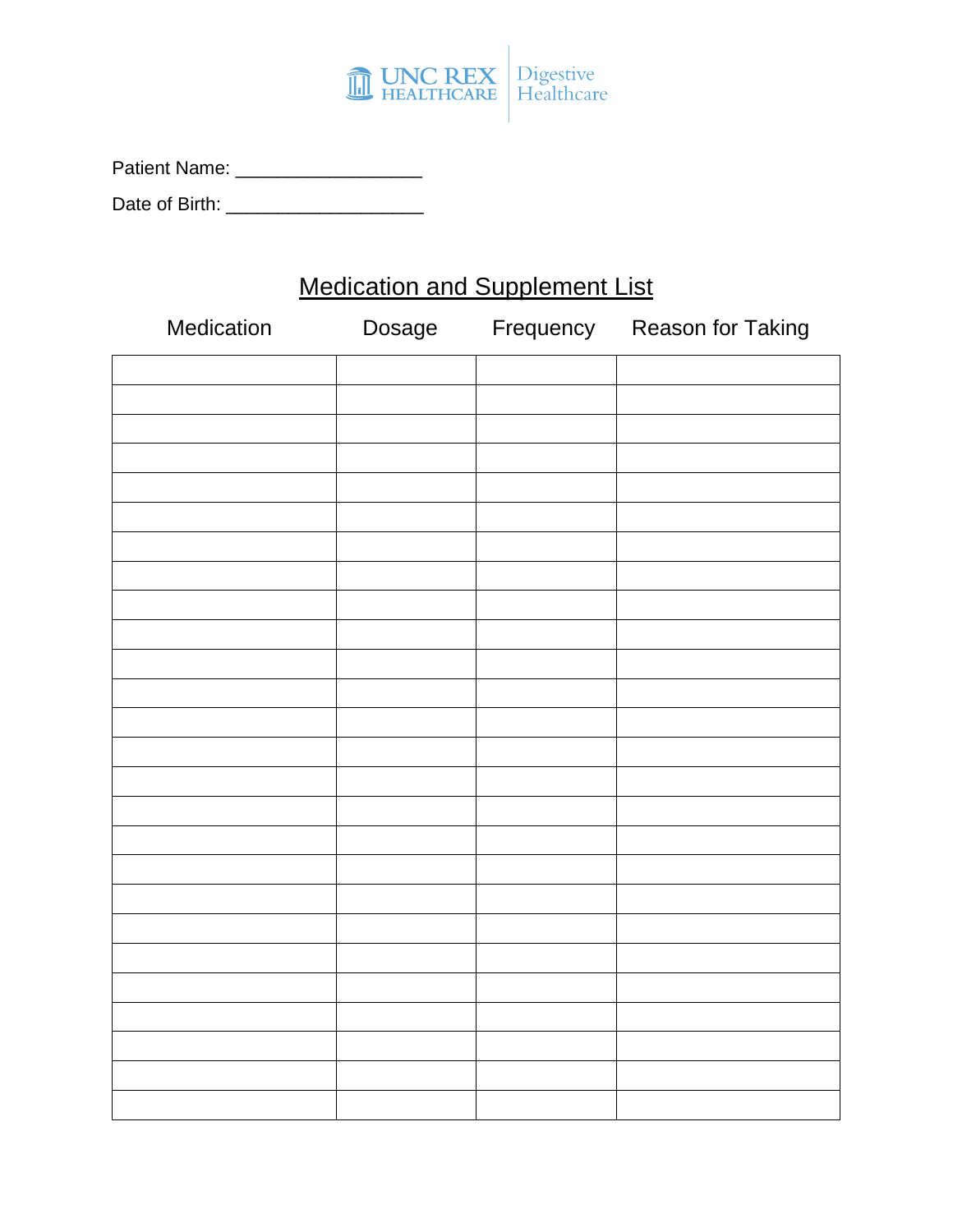

#### **REVIEW OF SYSTEMS**

### **Please check yes or no for each selection below based on current issues only.**

|                        |                         | Yes | <b>No</b> |                                   | Yes | No |                             | Yes | No |
|------------------------|-------------------------|-----|-----------|-----------------------------------|-----|----|-----------------------------|-----|----|
| <b>Constitutional:</b> | Weight Loss             |     |           | Fever                             |     |    | Fatigue                     |     |    |
|                        |                         |     |           |                                   |     |    |                             |     |    |
| Eyes:                  | Glaucoma                |     |           | Vision Problem                    |     |    | Eye Pain                    |     |    |
|                        |                         |     |           |                                   |     |    |                             |     |    |
| ENT:                   | <b>Runny Nose</b>       |     |           | <b>Sinus Pressure</b>             |     |    | <b>Mouth Sores</b>          |     |    |
|                        | <b>Tooth Disease</b>    |     |           | Sore Throat                       |     |    | Hoarseness                  |     |    |
|                        |                         |     |           |                                   |     |    |                             |     |    |
| Heart:                 | Chest Pain              |     |           | <b>Heart Racing</b>               |     |    | <b>Ankle Swelling</b>       |     |    |
|                        | Leg Pain Walking        |     |           | <b>Dizziness</b>                  |     |    | <b>Fainting Spells</b>      |     |    |
|                        |                         |     |           |                                   |     |    |                             |     |    |
| Lungs:                 | Shortness of Breath     |     |           | Cough                             |     |    | Wheezing                    |     |    |
|                        |                         |     |           |                                   |     |    |                             |     |    |
| <b>Endocrine:</b>      | <b>Increased Thirst</b> |     |           | <b>Increased Urination</b>        |     |    | Loss of Hair                |     |    |
|                        |                         |     |           |                                   |     |    |                             |     |    |
| GI:                    | Heartburn               |     |           | <b>Trouble Swallowing</b>         |     |    | Loss of Appetite            |     |    |
|                        | Nausea/Vomiting         |     |           | Diarrhea                          |     |    | Change in Bowel Habit       |     |    |
|                        | Constipation            |     |           | <b>Black Stools</b>               |     |    | <b>Blood in Stool</b>       |     |    |
|                        | Jaundice                |     |           | <b>Abdominal Pain</b>             |     |    | <b>Getting Full Quickly</b> |     |    |
|                        |                         |     |           |                                   |     |    |                             |     |    |
| Skin:                  | Rash                    |     |           | Psoriasis                         |     |    | Sores                       |     |    |
|                        |                         |     |           |                                   |     |    |                             |     |    |
| Musculoskeletal:       | <b>Trouble Walking</b>  |     |           | <b>Trouble Standing</b>           |     |    | <b>Muscle Pains</b>         |     |    |
|                        |                         |     |           |                                   |     |    |                             |     |    |
| Immune:                | Allergies               |     |           | Frequent Infections               |     |    | Swollen Glands              |     |    |
|                        |                         |     |           |                                   |     |    |                             |     |    |
| Neurologic:            | <b>Memory Problems</b>  |     |           | <b>Temporary Blindness</b>        |     |    | <b>Speaking Problems</b>    |     |    |
|                        | Headaches               |     |           | Numbness/Tingling                 |     |    | Loss of Balance             |     |    |
|                        |                         |     |           |                                   |     |    |                             |     |    |
| Hematologic:           | Nose Bleeds             |     |           | <b>Easy Bruising</b>              |     |    | <b>Blood Donation</b>       |     |    |
|                        |                         |     |           |                                   |     |    |                             |     |    |
| Genitourinary:         | Pain with Urination     |     |           | <b>Problem Starting Urination</b> |     |    | <b>Blood in Urine</b>       |     |    |
|                        |                         |     |           |                                   |     |    |                             |     |    |
| <b>Psychiatric:</b>    | Depressed/Anxious       |     |           | <b>Suicidal Thoughts</b>          |     |    | <b>Hearing Voices</b>       |     |    |

Print Name: \_\_\_\_\_\_\_\_\_\_\_\_\_\_\_\_\_\_\_\_\_\_\_\_\_\_\_\_\_\_\_\_\_\_\_\_\_\_\_

Patient Signature: \_\_\_\_\_\_\_\_\_\_\_\_\_\_\_\_\_\_\_\_\_\_\_\_\_\_\_\_\_\_\_\_\_\_\_

Physician Signature: \_\_\_\_\_\_\_\_\_\_\_\_\_\_\_\_\_\_\_\_\_\_\_\_\_\_\_\_\_\_\_\_\_\_\_\_\_\_ Date: \_\_\_\_\_\_\_\_\_\_\_\_\_\_\_\_\_\_\_\_\_\_\_\_

Date: \_\_\_\_\_\_\_\_\_\_\_\_\_\_\_\_\_\_\_\_\_\_\_